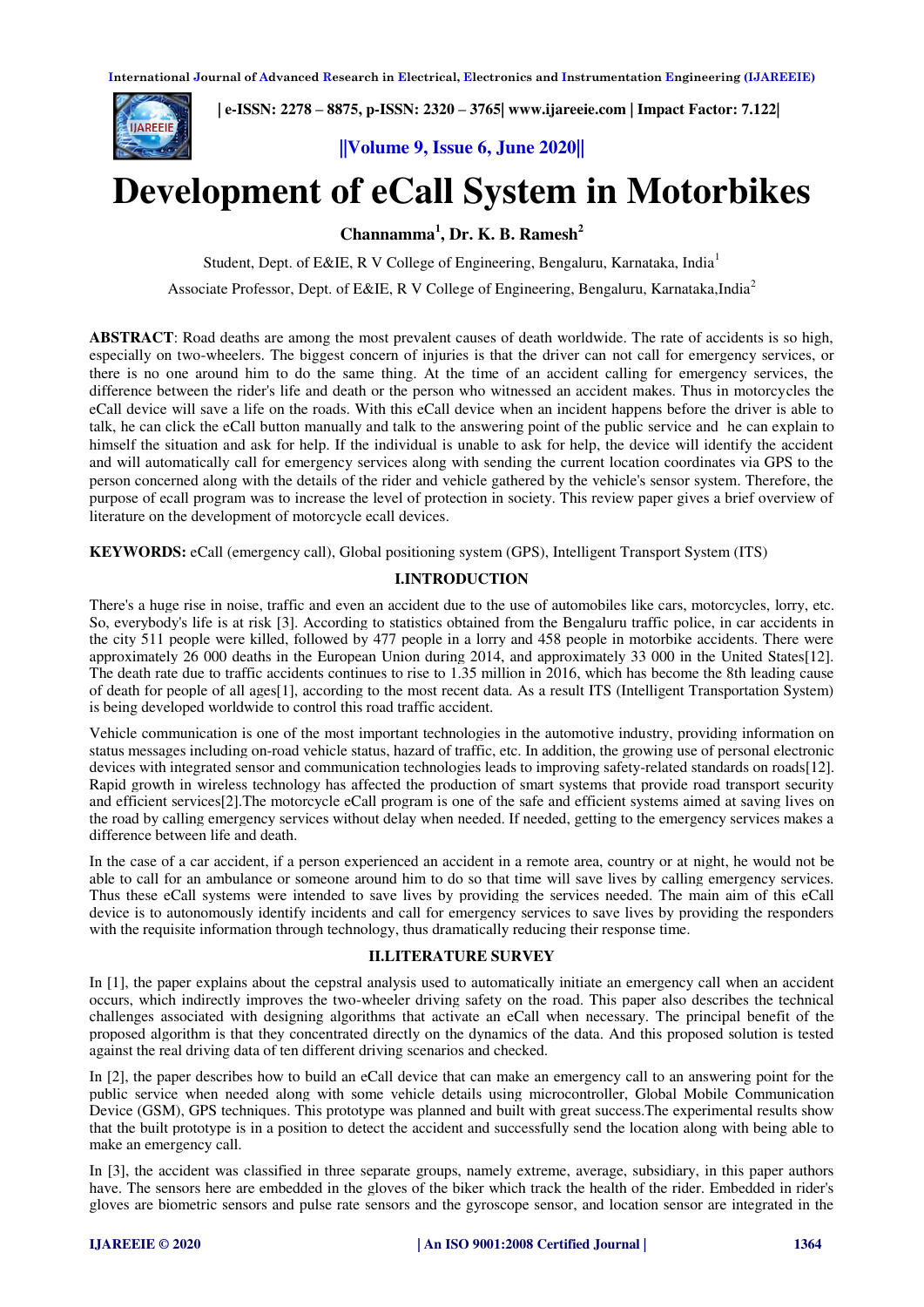**International Journal of Advanced Research in Electrical, Electronics and Instrumentation Engineering (IJAREEIE)** 



## **| e-ISSN: 2278 – 8875, p-ISSN: 2320 – 3765[| www.ijareeie.com](http://www.ijareeie.com/) | Impact Factor: 7.122|**

# **||Volume 9, Issue 6, June 2020||**

vehicle vibration module. Information about this sensor is sent to the microcontroller which can be further processed. GPS system used to submit the position where the incident happened to allow people in an emergency.

In [4], this the authors explored how to detect autonomous passengers and concentrated on providing additional data for an eCall retrofit program. And it also concentrated on offering a cost-effective solution. The passenger counting has also discussed whether gas sensors and Time of Flight (TOF) cameras are used.

In [5], within this paper discusses the eCall system architecture and the eCall system theoretical model. Here they built an In Vehicle System (IVS) hardware system using the NXP I MX6 processor and Linux operating system. This platform developed by IVS was tested and verified in real driving scenarios.

In [6], this paper discusses the next generation ecall system and the emergency services activated by sensors. In this article, the authors explained how to combine the data from various sensors to identify the accident and the location of the accident, and it helps the individual concerned to manually initiate or automatically activate an emergency call.

In [7], the paper discusses the mutual stress identification system as it is implemented in the eCall system so that secrets disseminated to other vehicles can be constantly monitored for the stress of drivers. This is evaluated in the real world to verify the reliability of the proposed network, which consists of six drivers in two separate cities.

In [8],this paper he briefly answered the following questions: what is the status of emergency call services in-vehicle? What standards are adopted? Will the architecture of NG-911/112 help such services? This paper looks at the development of the eCall program in motorcycles. And he concluded that the main building block of the next generation eCall system depends on architecture NG-911/112.

In [9],this paper the author developed an Android-based Motorcycle Safety Warning System. The main objective is to focus on precautions relating to motorcycle safety. Sensors are placed on motorcycles to provide the micro-controller with data. It is then processed and transmitted via Bluetooth link to the smartphones. Because of now, most people own smartphones, it's easy to see the information status or condition records of the motorcycle on the cell phone, so riders can do proper maintenance work on their motorcycles.

In [10], this paper discusses how to provide emergency care to the nearest medical center to warn them of an incident. The proposed prototype consists of an accelerometer that tracks the movement of the vehicle continuously, and it has a heart rate sensor that tracks the operation of the driver and sends this information through Bluetooth to the smartphone. In any emergency, text messages will be sent to local medical facilities or hospitals via the android application.

## **III.METHODOLOGY**

When in-vehicle sensors detect a serious crash, eCall is activated automatically. When turned off, the device dials telephone contact with the emergency center and submitting information such as the time of the accident, the exact location and the direction of travel (most relevant on motorways and in tunnels). An eCall may also be manually triggered by a witness. Triggering based solely on the motorcycle 's impact is not enough because it doesn't automatically mean the driver felt the same impact. For example, the emergency call will faultily cause a motorcycle simply falling over. In addition, the effects on the PTW and its driver will differ in the event of an incident, again requiring no rescue. Therefore, there is still a need to determine which accident configuration will cause an eCall to prevent false alarms to the Answering Points of Public Safety.

#### **IV.CONCLUSION**

The conclusion of this paper is that so much research has been done to develop the eCall system in motorcycles and some automotive companies have also been working to improve safety standards in motorcycles. So we can see a very powerful eCall system there and protection should be a part of all vehicle systems in the future. And even the government must assume some form of obligation to enforce such systems. And no more deaths or injuries will occur due to road accidents.

### **REFERENCES**

- [1] S. Gelmini, G. Panzani and S. Savaresi, "Analysis and development of an automatic eCall for motorcycles: a oneclass cepstrum approach," 2019 IEEE Intelligent Transportation Systems Conference (ITSC), Auckland, New Zealand, 2019, pp. 3025-3030.
- [2] M. A. Mushthalib, H. Mansor and Z. Z. Abidin, "Development of eCall for Malaysia's Automotive Industries," 2019 7th International Conference on Mechatronics Engineering (ICOM), Putrajaya, Malaysia, 2019, pp. 1-5.
- [3] K. Sindhu, P. R. Subhashini, "Sandesh Categorized Accident Alerting System Using Bike Gloves," 2019 International Conference on Vision Towards Emerging Trends in Communication and Networking (ViTECoN), Vellore, India, 2019, pp. 1-4.
- [4] Bonyár, A. Géczy, G. Harsanyi and P. Hanák, "Passenger Detection and Counting Inside Vehicles For eCall- a Review on Current Possibilities," 2018 IEEE 24th International Symposium for Design and Technology in Electronic Packaging (SIITME), Iasi, 2018, pp. 221-225.